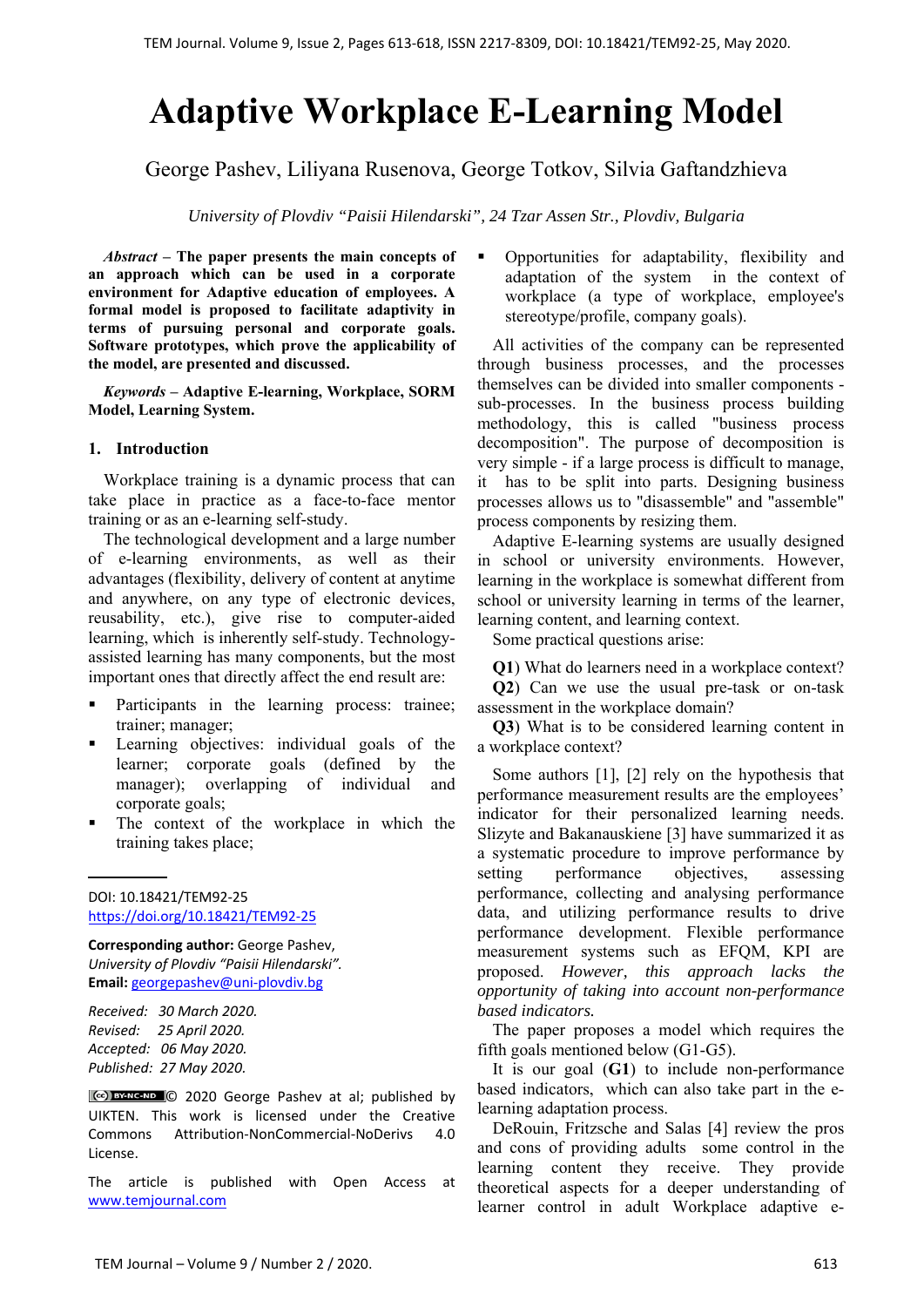learning. Tyre and von Hippel [5] describes the nature of adaptive learning processes in organizations. They found that adaptation is a situated process, thus, in that different organizational settings contain different kinds of clues about the underlying issues, expose learners to different ideas, and offer different resources for generating and analyzing information. We believe that a more sophisticated Adaptive Workplace E-learning Model should also include the opportunity of setting personal goals (**G2**). Moreover, the adaptation should allow dynamic change of personal goals.

Setting personal learning goals implies the need of a dynamic analysis of how personal goals correspond with the company management goals for the corresponding job positions. The employee can be advised by a virtual assistant how to alter personal goals in order to become more suitable for one or another companywide job position. Moreover, more suitable job positions can be proposed for this learner (dynamic company reorganisation (**G3**)).

Using adaptive approaches in Workplace Learning and Company Management, can bring more security for employees' future in a turbulent economic environment. Adaptation can assist managers in their decisions on how to do optimisations in the company structures by the generation of advice for managers (**G4**).

The model should be flexible enough to allow inclusion of interns, students, young and inexperienced workers. The manager can be advised what type of interns to seek for specific job positions that currently experience employee starvation. On the other hand, interns can be advised how to set or alter their personal goals in order to achieve better chances to be hired in the company after their internship ends. This process of interns' adaptation to company needs will be referred to as **G5**.

The general type of software system that meets the requirements (**G1-G5**) has to provide functionality for:

- 1. Designing and conceptual presentation of the work processes, company goals, personal goals and the external factors involved in the processes, key indicators that are important for the achievement of the set goals.
- 2. Digitizing/digitizing documents involved in the organization's document flow, processing and retrieval of metadata, capabilities for semantic indexing of documents, modelling of key success indicators.
- 3. Design of business process models, modelling of system adaptability.
- 4. Opportunities to analyse and evaluate the progress made towards achieving the goals, feedback and recommendations of the system.

To maximize the requirements for the success of the training and the achievement of the end goals, we will formulate a conceptual framework for an elearning system in the workplace (SORM).

# **2. Our Solution**

Following the analysis of good practices in the field of e-learning in the workplace, we propose a SORM model, which is made up of the following layers:

1) Repository;

- 2) Organization Model;
- 3) Business Processes;
- 4) Transport Layer;
- 5) Interface.

The **Interface layer** is built by the modules, such as *Interface Generator* module defines the conceptual framework of various types of graphical, user interfaces that implement the functionality (defining, editing, deleting data and metadata) serving the activities of:

- defining the metadata of the participating documents in the BP (business process),
- defining the logical structure of an employee's portfolio,
- defining the organizational structure,
- defining the role hierarchy,
- definition of key evaluation indicators.

*The* listed *activities are performed by employees with different managerial levels in the organizational structure.* 

The *Interface Generator* serves for the participation in the training process for three types of employees - managers/executives, experts in a given professional field and trainees.

Manager defines the strategy for the development of the organization and defines the rules and business processes in it. Experts are employees (but not necessarily) with *extensive professional experience and skills* who prepare training materials by following company goals. *Learner trainees* are employees who are new to or need additional qualification or retraining.

The **Transport Layer** contains many services that provide access to the individual functionality of the Business Processes, Organization, and Storage layers. In implementing this layer, we adhere to the good practices proposed by Francisco and Pastor [6], namely a methodology for creating REST-based web services with well-known web engineering methods is described.

The **Business Process Layer** architecture is made up of the following modules: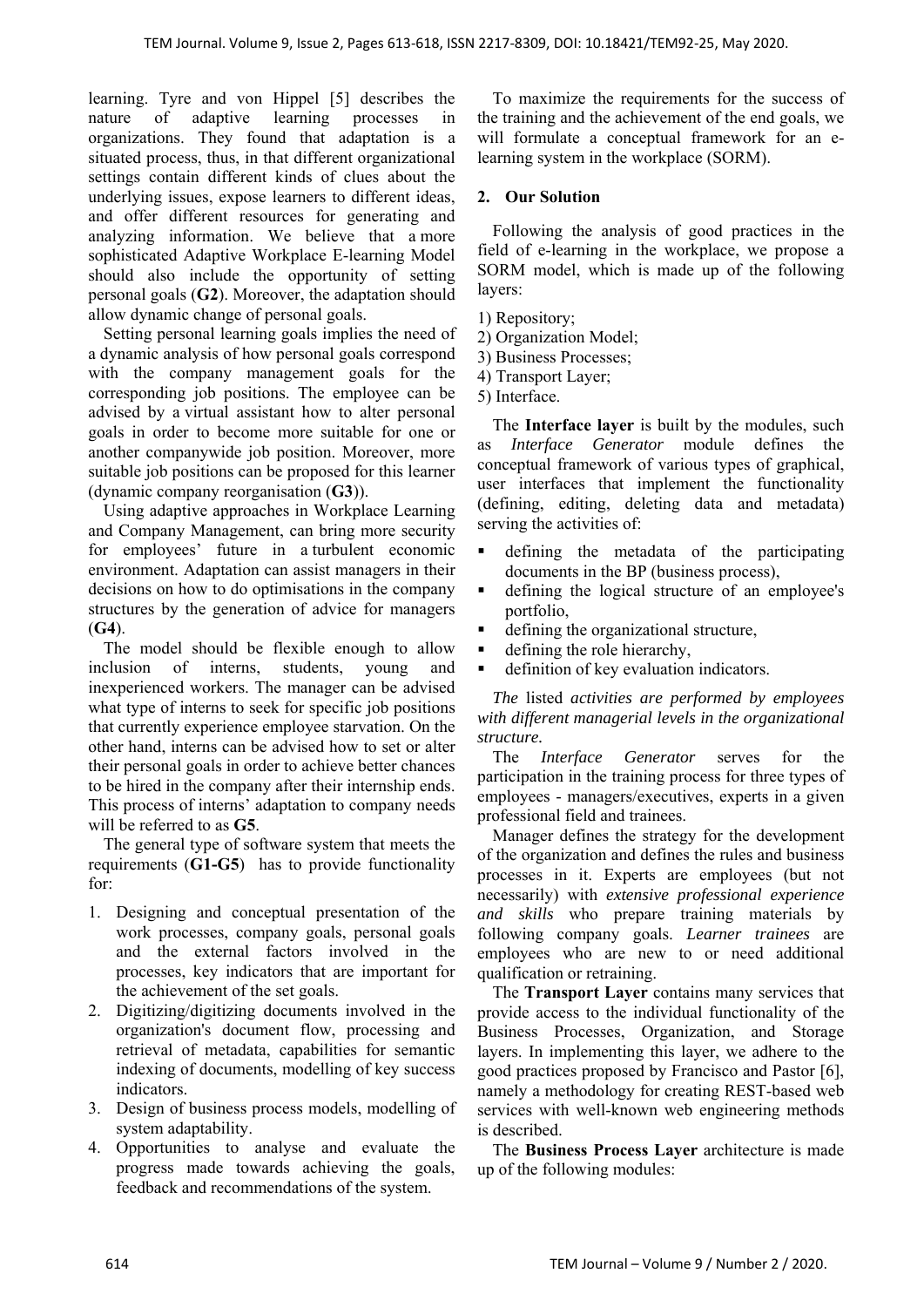- *Business Process Descriptor* enables a user to define the steps in the business process, their metadata, type ( start-up, intermediate, and endpoint), the predicates for the implementation of the functionality built into each step, the relationships between the steps that determine their sequence.
- A *Goal Descriptor* allows a user to define the goals that are to be achieved as a result of completing a business process.
- *Business Process (BP) Generator* generates the sequence of steps in the business process and the relationships between them.
- *BP Execution* implements the BP sequence of steps and controls the constraints imposed.

**Data Warehouse Layer** consists of Data stores. A data store may be an external storage medium, a local database, or an array of information stored and processed by an external system to which the SORM has access. It is presented with a model made up of two components, distinguishing the stored data according to their purpose - *training of employees* and *servicing the business process*.

Data which support learning activities are: educational sites, units and courses, materials for diagnostics and assessment of the progress of the training, tests, exam tasks, etc.

Data used to execute a BP or returned as a result of it are:

- documents involved in the business process and their metadata;
- actions involved in the business process;
- model of the organizational structure;
- definition of the hierarchy of roles involved in BP;
- **Instances of user profiles;**
- **Instances of business processes;**
- a nomenclature of "elementary actions" participating in the PD;
- role-playing links a set of elementary actions;
- a nomenclature of "key competences";
- a nomenclature with "key indicators" and their weights for assessing progress towards business goals;
- learning outcomes;
- generated recommendations.

The SORM architecture has the following generalized diagram:



*Figure 1. An overview of an Adaptive Workplace E-Learning System Architecture* 

The **workflow generator** provides the following system functionality:

- workflow description;
- configuring workflow according to specific metadata;
- selection and arrangement of units in a sequence that meets the individual goals of the learner in the context of a work assignment;
- assessing the progress of training (achievement of training objectives);
- updating the trainee's portfolio against the results achieved;
- generating recommendations for new learning purposes.

The workflow generator includes the following modules:

**Module 1**: Description of workflows.

**Module 2**: Adaptive generation of workflows within a workflow instance execution.

**Module 3**: Modelling and 'pursuing' adaptive goals in the context of user role as well as personal goals in the context of individual users/workplace.

**Module 4**: Modelling and triggering "observational" processes that can extract information about how workflows are performed in the context of the workplace.

**Module 5**: Modelling and deploying "virtual users" such as "virtual employee", "virtual manager".

**Module 6**: Adaptive generation of recommendations for further learning purposes.

**Module 7**: Generation of test units.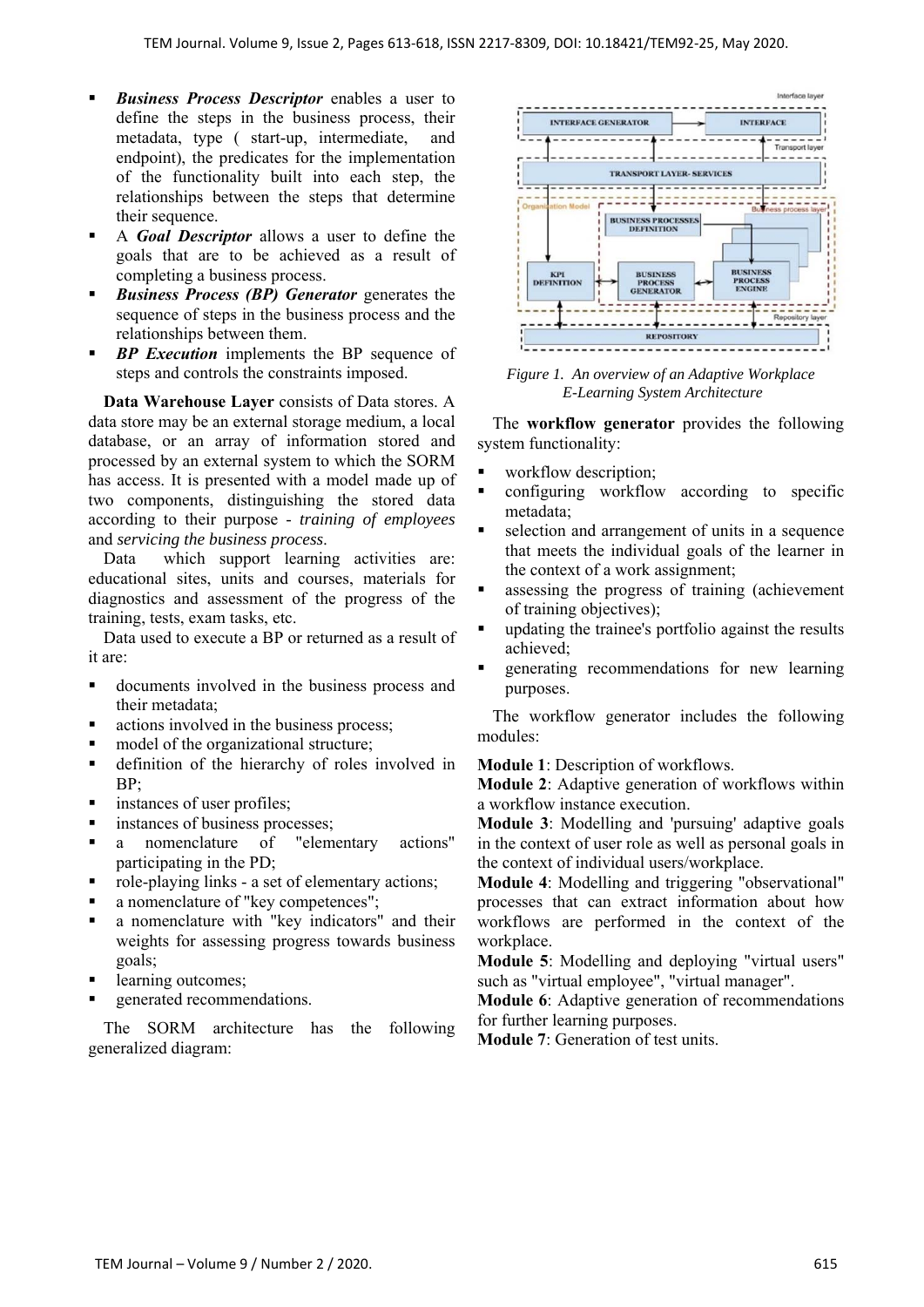#### *Process step model*

For the process description, we will define **three types of steps** - initial (start) step, step (current) and final step. More than one start and end step may be involved in the process model, which is dictated by the different starting conditions that can be defined for starting it. The final steps may be more than one depending on the goals we have set and the results achieved in the process.

The StartStep is the first step that contains a predicate that checks the initial conditions (if any) for starting the process. If the value of the ancestor is true, it goes to the next possible step in the process. If the value of the ancestor is false, one of the final steps is performed.

The current Step is a step that defines a part of the business process that involves documents, metadata, and functions.

The EndStep is an end step that finalizes a process that may or may not have a function that returns, as parameters, various endpoints that result from the execution of the process.

We denote by [t] any t, which may also be the empty set Φ.

We call this step model the named N-Fork  $S =$ <Docs, Context, Roles, Activities, StepAtrbts, Priorities, [ParentStep], StartDate, EndDate, Spectatior> where Docs is the set of documents involved in the step. Each document is represented by an N-string of metadata, which are <attribute, value> pairs, where the attribute is a descriptive characteristic of the content of the document and value is a specific value of the corresponding characteristic.

Let Doc1 be a document involved in the business process. Then  $Docs = \{Doc_1, \dots, \dots, Doc_n\}$ ,  $Doc_i \in$ Docs; i $\in$  N; Doc<sub>i</sub> = {<attributes<sub>1</sub>, value<sub>1</sub>>, ..........  $\langle$ attribute<sub>n</sub>, value<sub>n</sub> $>$ },  $\langle$ attributes<sub>i</sub>, value<sub>i</sub> $\rangle \in$  Doci; i $\in$ N;. It is possible to attribute = file, a value = "file path" containing the path to the specific data being processed as a single unit in the form of a file.

The context of a particular instance of the process model Roles - multiple of the roles involved in the step.

Let there be a predicate with the general type Role  $(r_i, value)$ , where  $r_i$  (i) is an element of the Roles set involved in the process, value is a specific value, the name of an employee who performs the role r\_i∈Roles; i∈ N. The Role () predicate will be used to filter the steps that need to be rendered and played by a specific role.

Activities-elementary actions that participating entities can perform. Each Roles has a number of Activities that are eligible for it according to its level in the hierarchy.

Let A: Roles→ Activities j x Activities  $(j + 1)$ x... x Activities k such that Activities j: for each ( $j \in [1, k]$ ) Activities  $j \in$  Activities; And we will call the role matching function and the eligible Activities.

StepAtrbts =  $\leq$ Name, Type, Value> such that Name is an attribute name, Type is an attribute type, Value is an attribute value valid for the corresponding Type.

Priorities - A set of priority elements: priority∈Priorities that determine the priority of executing steps in a process.

[ParentStep] - A parental step in a process that allows another process to be called, such as a subprocess of the current instance of the process

StartDate - date of the process instance creation

EndDate - the end date of the process that determines the priority in the sequence of steps. The closer the values of StartDate and EndDate are, the higher the precautionary step in the process. In a process where there are several possible next steps for execution with equal Priorities values, which one can be selected, taking into account the value of (EndDate - StartDate).

A spectator-observer who can be a virtual agent or an expert role, overseeing the learning process of roles lower in the hierarchy.

#### *Process instance*

The instance model of a process can be represented by a finite state machine  $FSM = \langle G, \text{CurrS}, \text{State}, \rangle$ Marker>, where G-graph model; CurrS-set of possible current steps; State - state of the instance of the process; Marker- is a pair of  $\leq$  attribute, value $\geq$ that can return a result after executing the step, which can be used to determine the next step to execute in the process.

# *Model of an edge in a graph*

The model of an edge in column G will be represented by a pair  $\text{Ri} = \text{Si}$ ,  $\text{Sj}$  where Si, Sj are steps in the process model. Sj is selected as a result of the value of the predicate involved in Si.

# *Professional Domain Model (PO)*

Workplace training refers to a specific professional area that can be viewed as a multidimensional space of concepts to deal with.

Let M be a multidimensional space with dimensions D\_1, D\_2, ... D\_n, n∈N, n≥1 be a Cartesian product D  $1 \times D_2 \times ... \times D_n$ .

It is important to define the links between concepts in the professional field. We will use a hyper graph to represent the model of the professional field.

The M<sub>d</sub> model of the PO is an oriented hypergraph  $H_d = (V_d, E_d)$  in which the nodes V d represent the concepts in the PO, E d are directed edges defining the precursor-type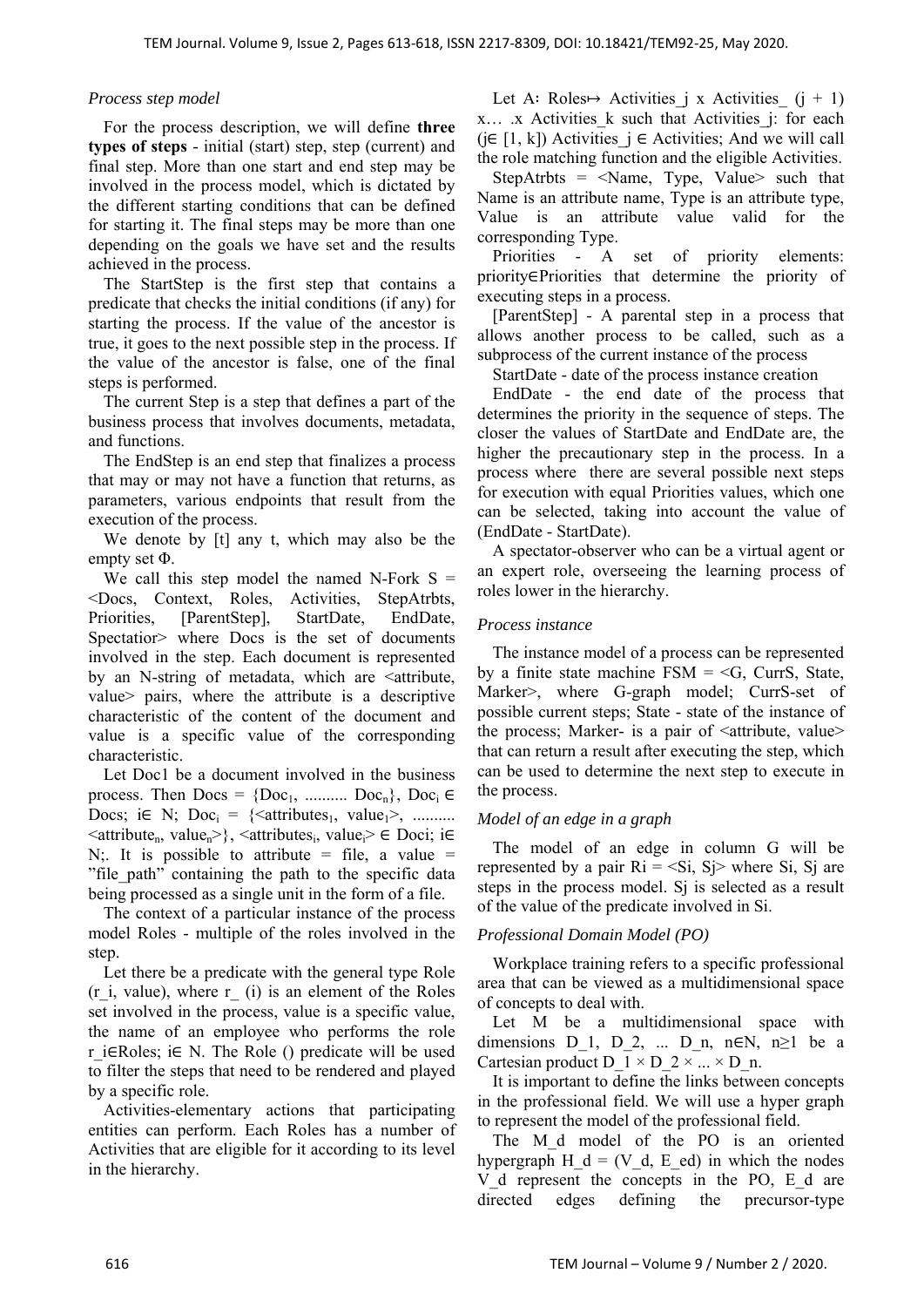connections between the concepts,  $[E]$  hd are the undirected hyper-edges that define belonging to concepts from V d. (by analogy with [7]).

#### *Model of employee*

We present the model of the employee with the Ntuple:  $M_E$  = <Employee, Context, Portfolio> where:

- Employee is an ordered pair of Emploee  $=$ <name, value> that will accept the value of the name of a particular employee;
- Context = <Department, Position> where Department is name of department of the organization's structure, and Position is position from the hierarchy with corporate roles;
- Portfolio  $=$   $\leq$ PGoals, CGoals, KPIs, MatchGoals> where PGoals are personal training goals;

We will view personal learning goals as a set of KPIs - a set of elements identified as key indicators of success:

- PGoals = {kpi1, kpi2, …… ..kpiN},  $i = 1, N$ ;
- CGoals corporate training goals set for the employee by a senior manager in the hierarchy.

We will consider corporate training goals as a set of elements:  $CGoals = \{kpi1, kpi2, \ldots, kpiM\}, i =$ 1, M.

*MatchGoals* (PGoals, CGoal) is a function that matches personal training goals with corporate ones. It returns as a result indicating the cross-section between two sets of goals, which can be:

- Set PGoals to be a subset of CGoals;
- The set of CGoals is a subset of PGoals;
- The section of PGoals and CGoals is an empty set;
- Set PGoals to match CGoals;
- The sets PGoals and CGoals have a section that is a subset of the elements of the two sets.

The function returns an enum *τ* of the following:

- No matches (empty set);
- PGoals is a subset of CGoals;
- CGoals is a subset of PGoals;
- CGoals matches PGoals;
- CGoals PGoals have a cross section, a subset of both.

*Recommend*() - The function takes the value returned by MatchGoals and the common predicates (the intersection of PGoals and CGoals) and CGoals and a boolean parameter, which is used to indicate whether the function is going to generate recommendations for company manager, or for employee/intern/student for specific employee position. It returns a set of recommendations for

personal training purposes to the employee or recommendations for company manager.

Parts of *Recommend()* algorithm are shown in the following pseudo-code:



*Figure 2. The Recommend algorithm pseudo-code* 

As it is obvious by Fig. 2 implementations of the *Recommend* function can be used for development of intelligent personal advisors both for company managers and employees/interns/students.

# *Model of abstract representation of hierarchy of employee roles*

We will define the model representing the hierarchy of roles of company employees as a tree (hierarchy) H.

The set H is a root tree (hereinafter referred to as a tree only) if it is an empty set, or if the following conditions are simultaneously fulfilled:

It contains a single element h called the root of the tree, which we denote by root (H).

The remaining elements (except the root) are divided into m (m≥0) non-intersecting empty sets  $H_1, H_2, \ldots, H_m$ , each of which is a tree.

A path in a tree is a sequence of vertices h\_1, h 2,…., H n without repetition, and for every two consecutive vertices h $(i-1)$ , h i is exactly one of the two: h i is the heir to h $($ i-1) or h $($ i-1) is the heir of h\_i.

The paths (H) will mark the set of all possible paths in tree H leading to the leaf.

The root of the tree represents the highest level in the managerial hierarchy of roles in the company. Each of his heirs, other than a letter, makes management decisions that can overturn the decisions of all his successors. The path in the tree represents administrative decision-making, defining their priority over the role hierarchy.